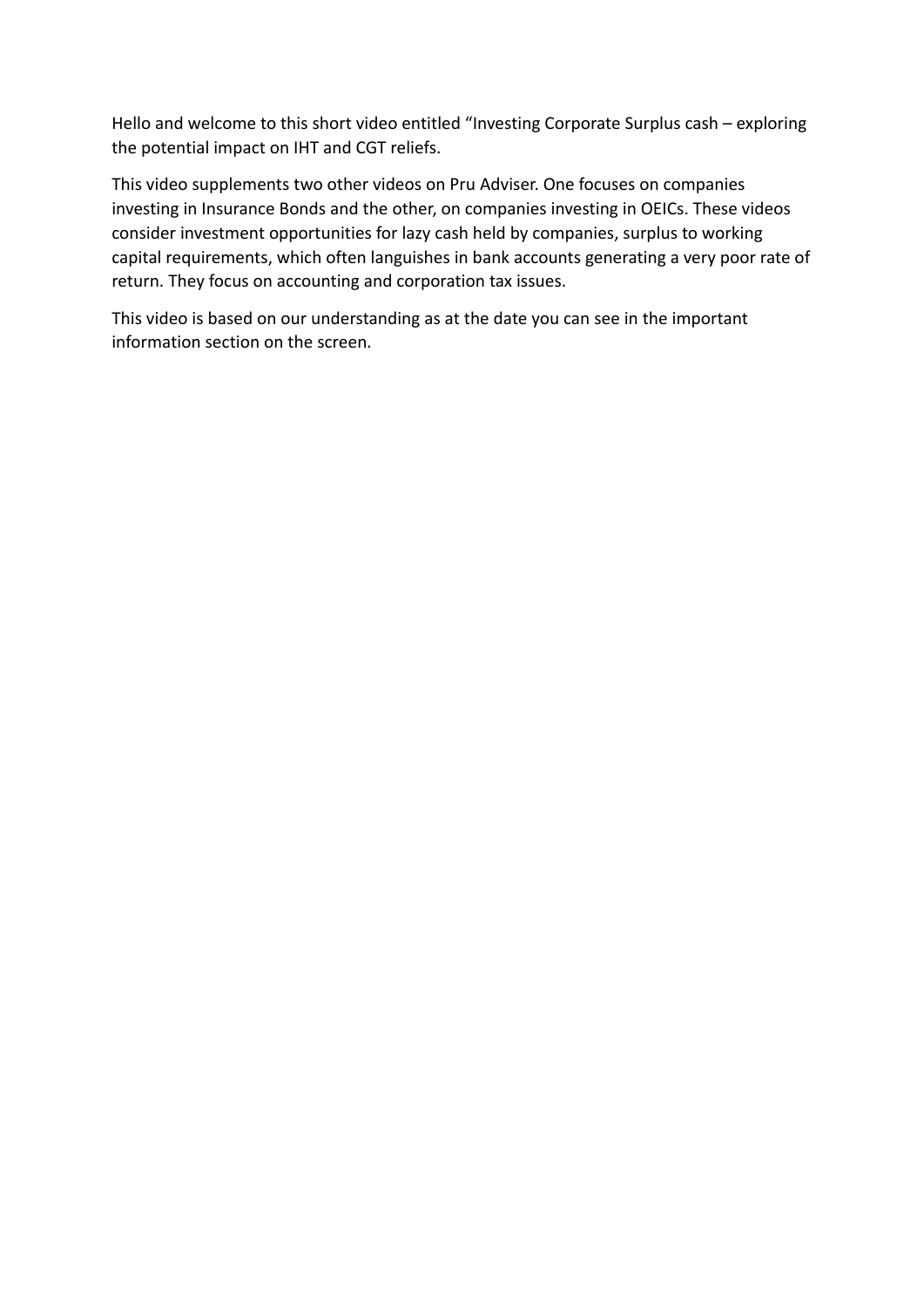I'm Graeme Robb, and I'm a Senior Technical Manager in the technical team within Prudential. I'll take you through this video considering the potential impact on future IHT and CGT reliefs where the company is holding cash surplus to working capital requirements. I'll consider what impact, if any, a proposed investment will have on these reliefs. Ultimately this is primarily a matter for the accountant to consider but it's helpful to have an understanding of the issues involved when you're advising on corporate investment.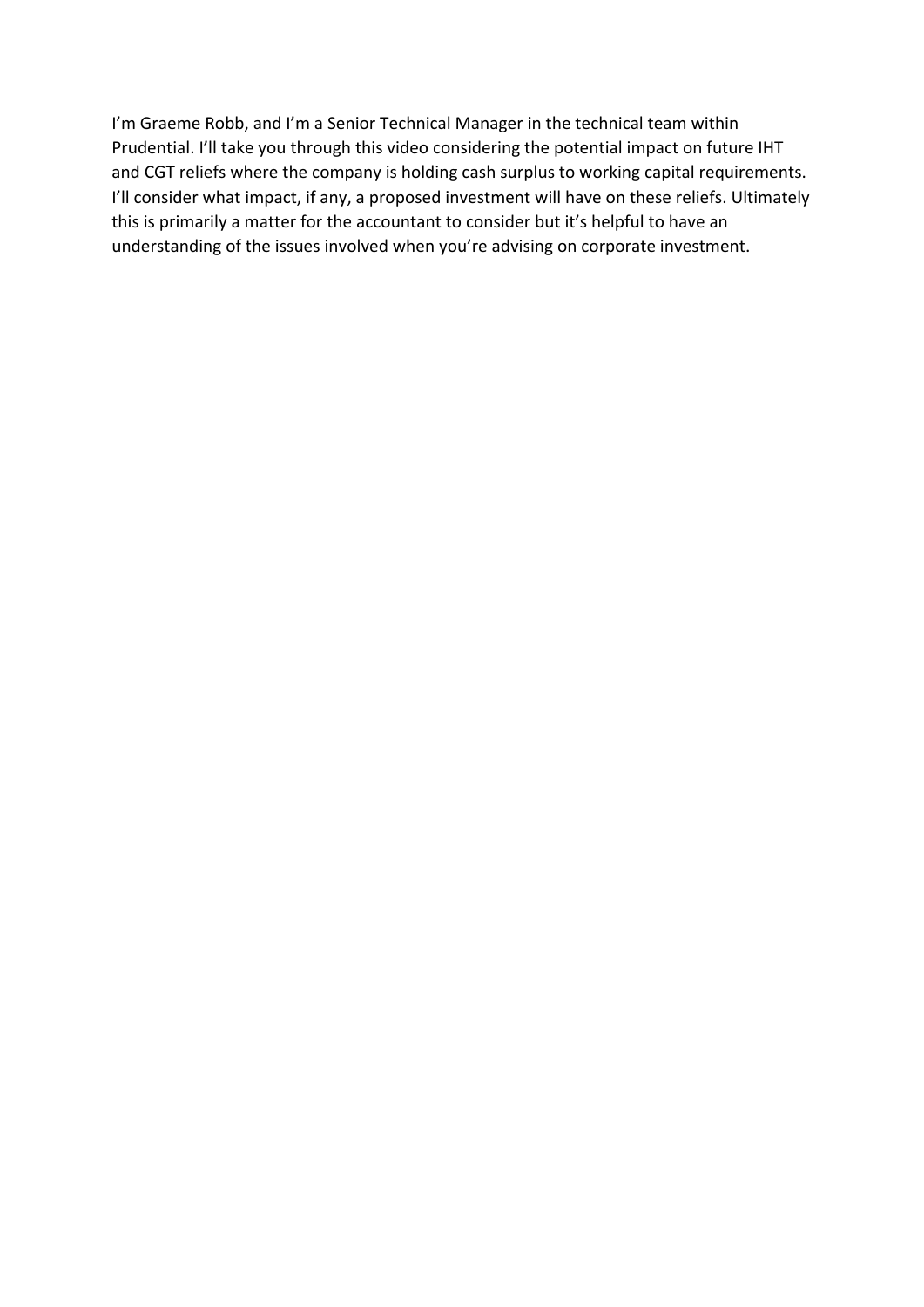The two reliefs that we need to consider are Inheritance Tax Relief for Business Property. More commonly known as Business Property Relief. And Capital Gains Tax, Business Asset Disposal Relief which was formerly known as Entrepreneurs' Relief.

Why are we focusing on these reliefs? Well because they're available to shareholders in private trading companies. And therefore, if a trading company has a surplus cash balance, does that impact on the trading status? Also, does the conscious decision to invest that surplus cash in itself have an impact?

Let's start with IHT Business Property Relief.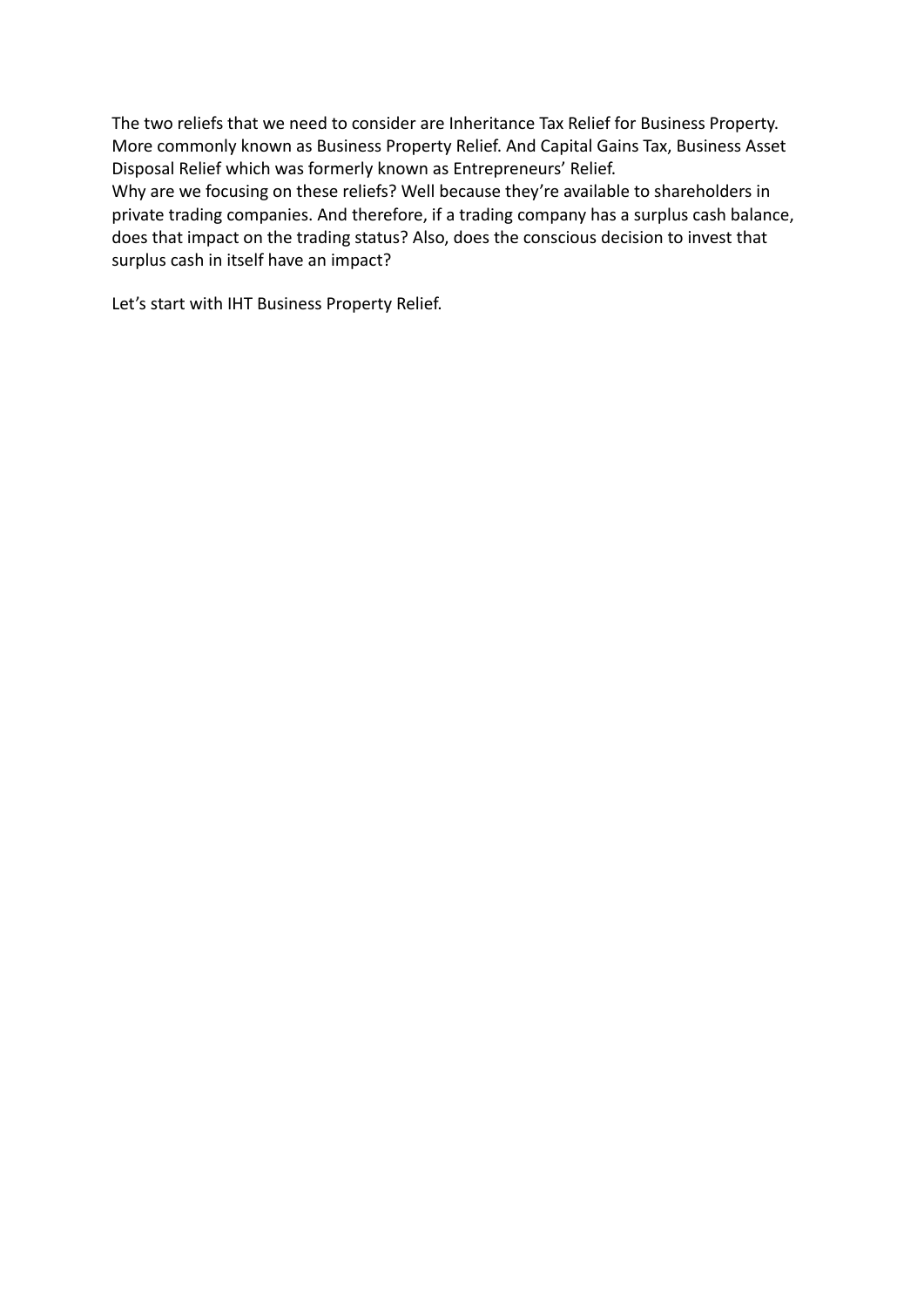IHT Business Property Relief is available at 100% where shares in a private trading company have been held for at least two years.

It's an incredibly valuable relief but you need to bear in mind that the company must be a trading company and not an investment company such as a buy to let company. The company must therefore pass the "trading test".

Not only that, If the company passes this Trading test and is classified as a trading company, then we also need to consider whether this trading company then owns what's called "excepted assets" i.e. non trading assets as these can dilute the Business Property Relief available.

Let's look initially at the trading test.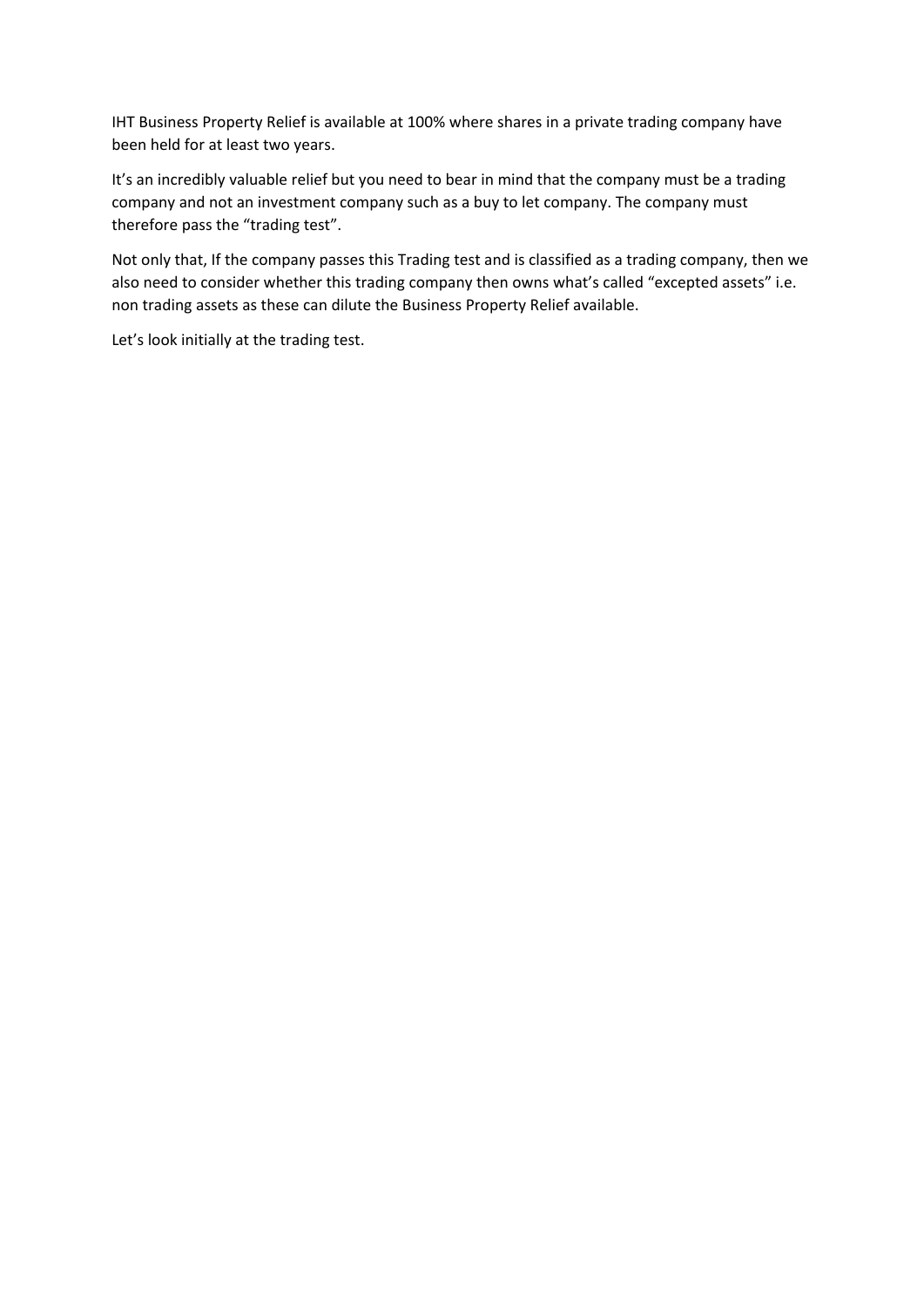The good news is that HMRCs test for trading status is pretty generous – unless the business is wholly or mainly investment related then the company will be trading and BPR will be available.

What does that mean for a business with investments?

Providing the business is more than 50% trading then BPR can be available, so your typical family trading business with a bit of surplus cash will easily pass this test. In applying the test, the position should normally be looked at over a reasonable period prior to the transfer, to allow for temporary fluctuations in activity and performance.

In its Shares and Assets Valuations Manual, HMRC state that

*It is not possible to lay down any precise ground rules. Each company has to be looked at in the round. It may however be readily accepted that, where the majority of both the tangible asset value and profit of the company is attributable to trading activities, relief is available.*

In other words, where more than 50% of the assets and more than 50% of the profits are trading related then BPR is available.

Clearly each case must be decided on its own merits, but in the normal course of events the trading status isn't typically jeopardized by a surplus cash balance or a surplus cash investment. That's good news but not the end of the story.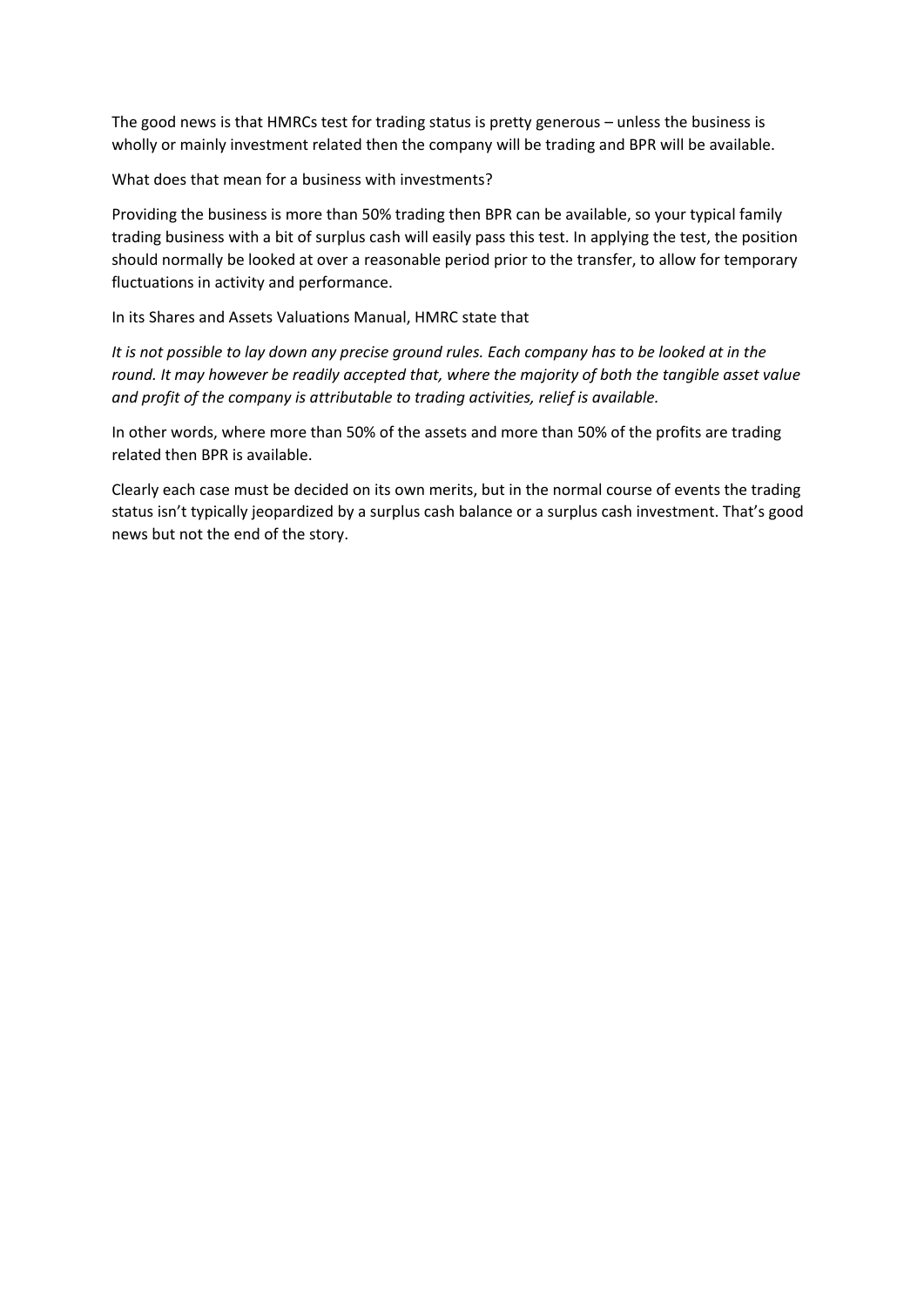If that trading company is deemed to hold what called an "excepted asset" then although the shares qualify for IHT relief, the value of that excepted asset will be stripped out to deny relief on that amount. That's only right & proper otherwise it would be possible for a trading company to shelter non-trading assets on its balance sheet and obtain IHT relief for those investments.

This was considered in a case involving a lady called Mrs Wilkins…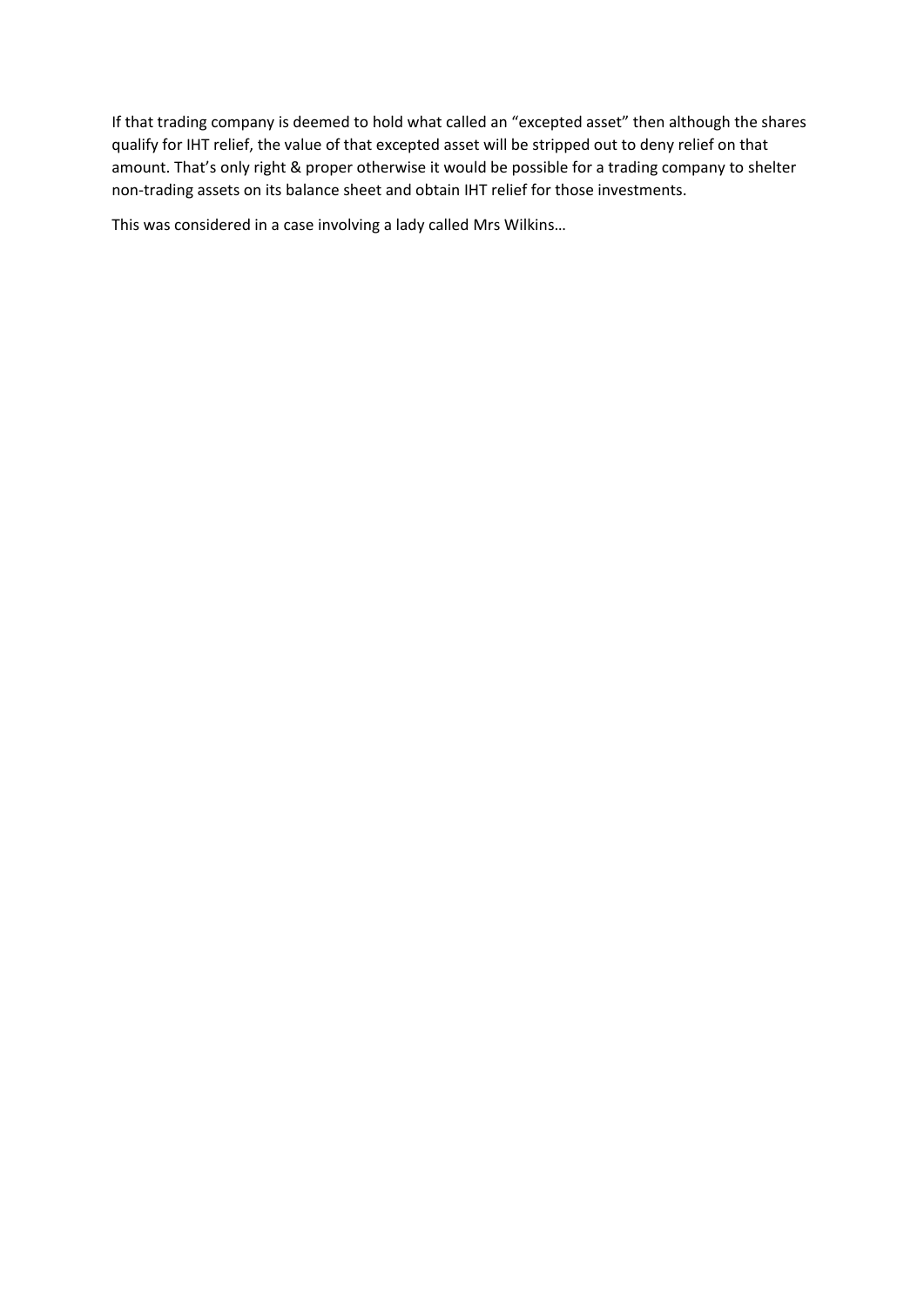In this case, Mrs Wilkins died holding half the shares in a company. Her husband held the other half. The company's trade was the sale of bathroom and kitchen fittings, mainly to "trade" customers.

On her death, the executors went to claim the Business Property Relief on the shares in her estate.

The company's turnover at the time of the lady's death was approximately £600,000. It held £450,000 in "cash" invested for periods of up to 30 days.

HMRC accepted that the company needed £150,000 but successfully argued that £300,000 was an "excepted" asset.

In other words, her shares qualified for IHT relief but the amount of the relief was reduced to reflect the £300,000 of excess cash.

In that particular case the Special Commissioner was unable to find any evidence that the £300,000 was required for a future palpable business purpose. This case highlighted that…

- Only the value of the excepted asset didn't qualify for Relief, the remaining assets did qualify, and
- Cash is as much as an excepted asset as an investment such as a Bond or OEIC

For future reference, just remember that surplus cash might not be treated as an excepted asset if held for an identifiable future purpose.

Let's now consider Capital Gains Tax Business Asset Disposal Relief.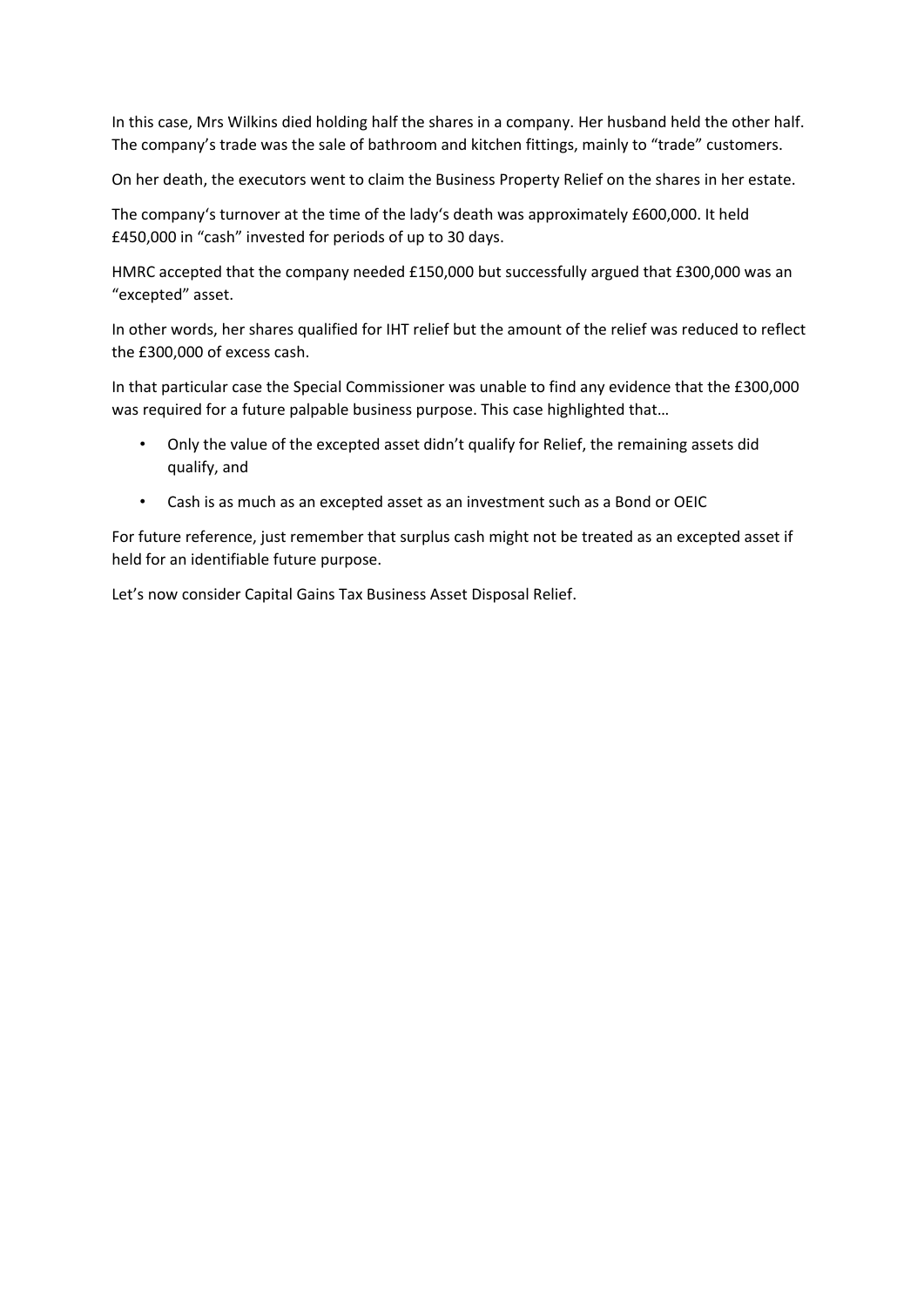This CGT relief is hugely valuable and is potentially available to a client disposing of shares in a trading company.

For lifetime gains up to £1m it delivers a CGT rate of just 10% assuming certain criteria are met.

For the purposes of this video, the condition that we're interested in, is that Companies must be 'mainly' trading in the 24 months prior to sale if relief is to be potentially available.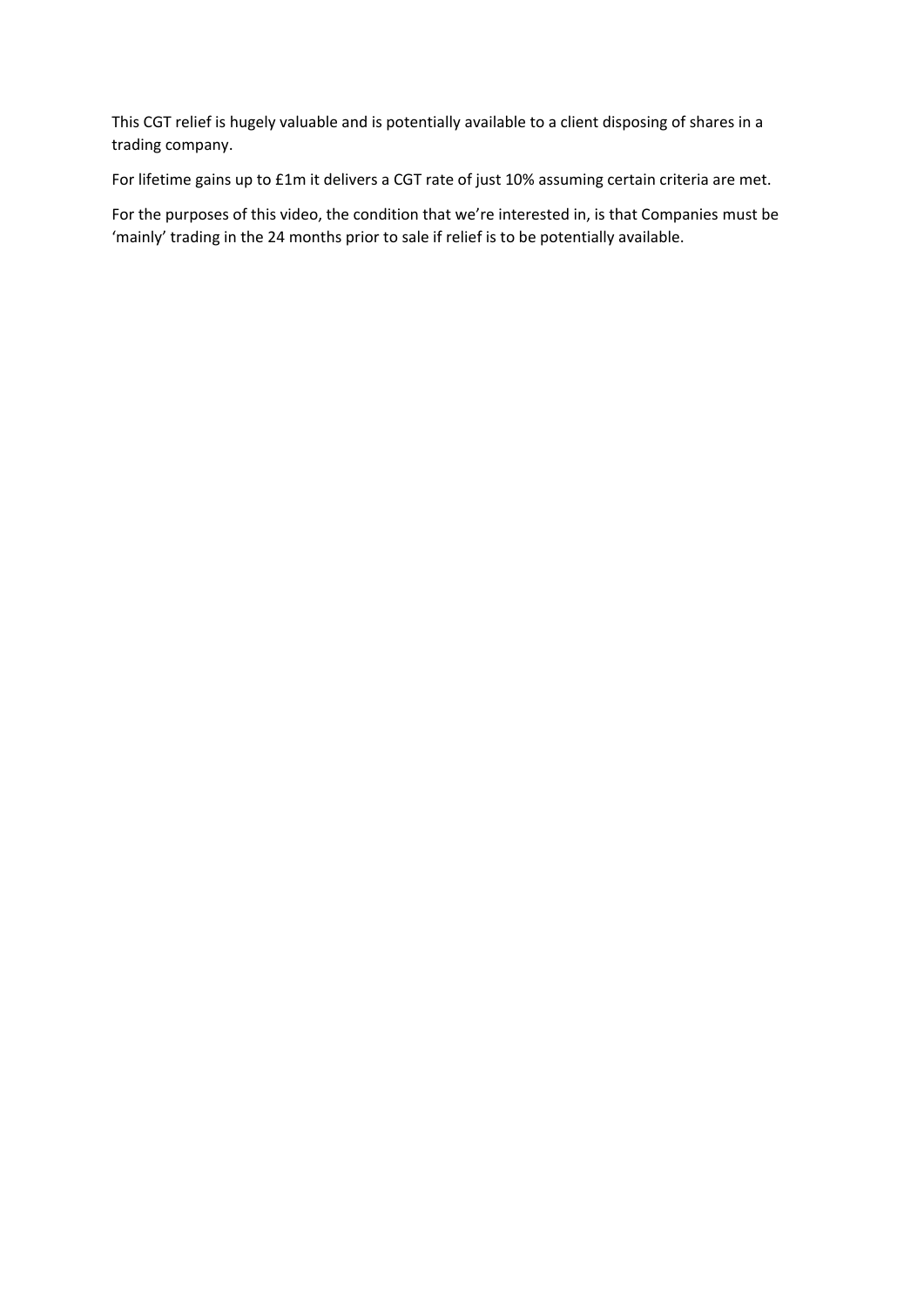It's accepted that companies may not be 100% trading and with that in mind, a trading company is defined as one which doesn't carry on non-trading activities to a substantial extent.

In the opinion of HMRC 'substantial' in this context means more than 20%.

There is no simple formula but instead measures or indicators should be considered. For example,

- Income from non trading activities
- Time spent by directors looking after investment activities, and
- The company's asset base

These indicators shouldn't be regarded as individual tests, but should be applied "in the round" although in the context of a bond investment for example, the "asset base" test (alone) might be conclusive since a bond doesn't produce income and it certainly doesn't use up directors' time in the same way that a property letting portfolio for example might do so.

As a rule of thumb, making an investment will not count as a trading activity albeit that the shortterm lodgement of surplus funds, for example in an interest-bearing deposit account could count as a trading activity. In saying that, the long-term retention of significant earnings generated from trading activities may amount to an investment activity.

In summary, for business owners contemplating a disposal of shares, the accountant will carefully monitor compliance with the 80/20 split so as not to risk losing relief. In many cases however, the amount of surplus cash will sit comfortably within that 20% limit meaning no impact on the relief.